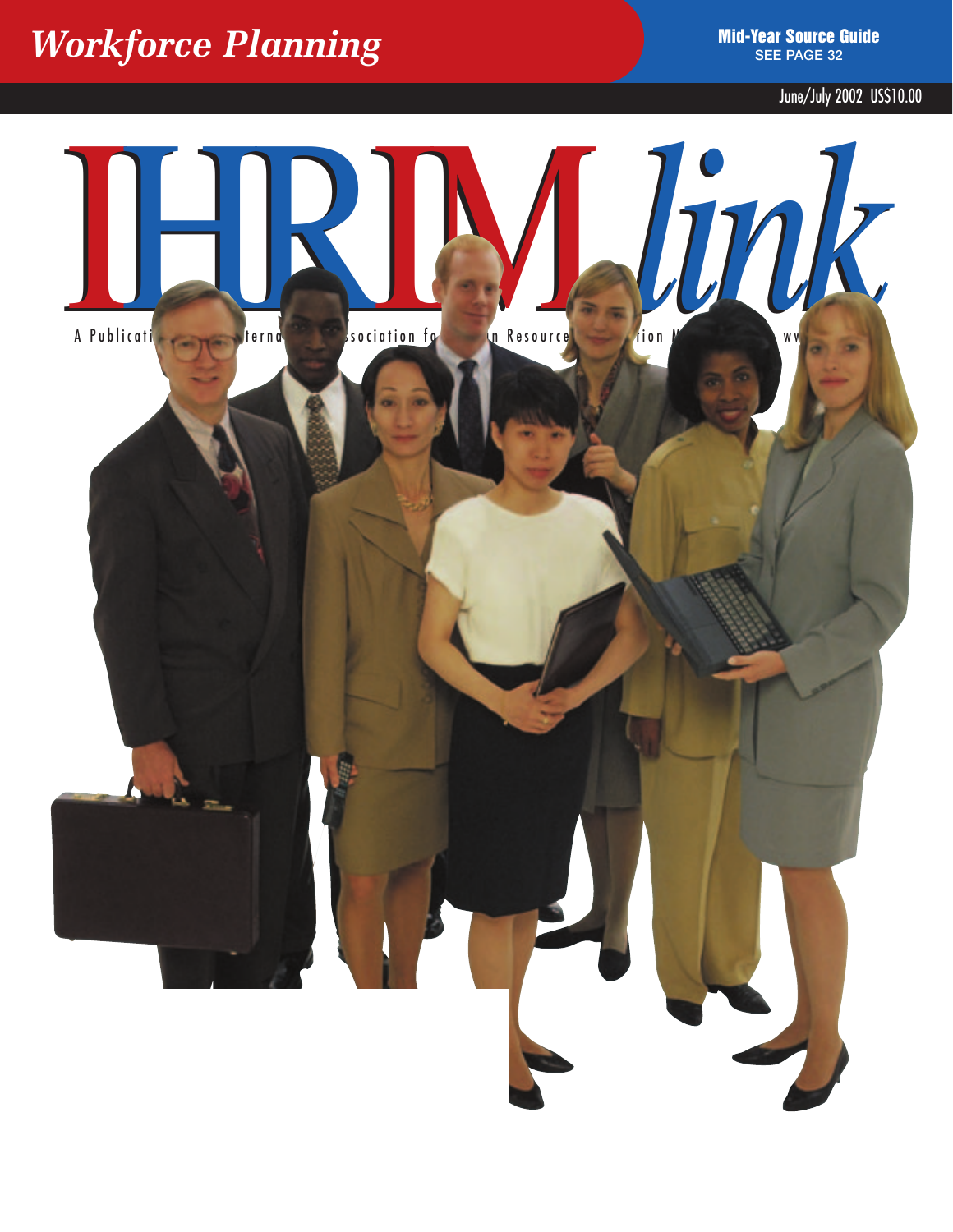# Hiring Process Hiring Process Management: Management:

## No Pain, All gain! No Pain, All gain!

#### By Jeffrey Elletson and Diane Smith By Jeffrey Elletson and Diane Smith

T imes they are a changin'...and so are a lot of enterprises' hiring programs but are they changing for the better? Too many jump right into a major hiring process upgrade with questions like "what's the best applicant tracking system on the market today?"After rushing into a technology evaluation, many of these same companies end up saying they found the whole exercise to be "overwhelming" and in most cases "painful." Why?

Lesuner

It's easy to get the technology cart before the business horse. While the right recruiting technology is indispensable in today's competitive environment, even the best applicant tracking system (ATS) in the world won't work miracles — especially when an enterprise hasn't tied its hiring strategy to its business objectives. Many firms have come to realize that a well thought out hiring strategy, with a process map and associated steps, would have saved an immense amount of time and money — and heartache!

#### **THE PROBLEM**

Despite good intentions, companies sometimes shoot from the hip in making what amounts to drastic changes in their recruitment process. In some cases they are simply too eager to jump into the "new technical HR arena," rather than take the necessary time to guarantee that this "improved" system is going to work in *their* organization. In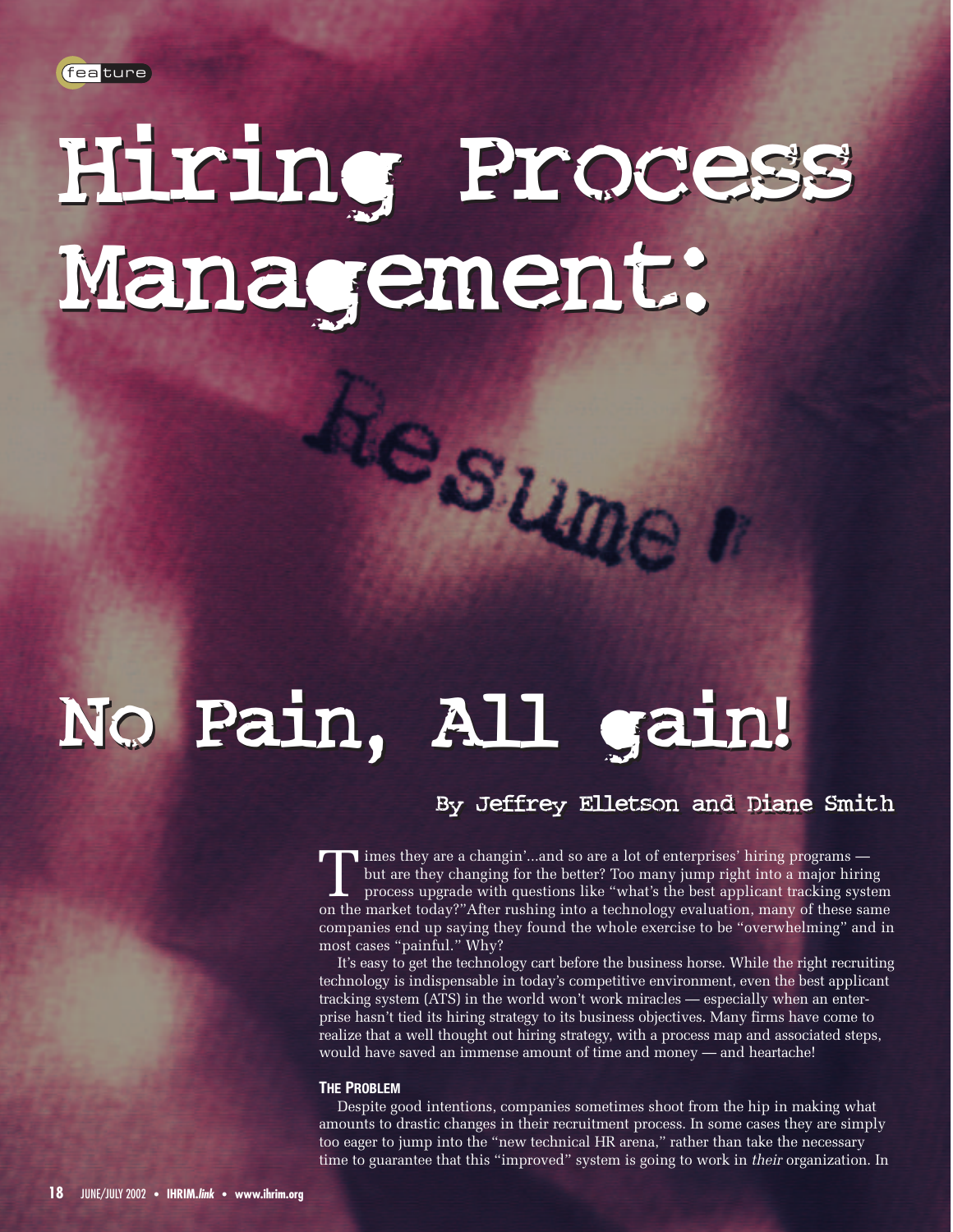

other cases, they fail to differentiate between aging and newer recruitment technology, and end up with a solution that is too inflexible over the long haul.

Many problems are avoided when an enterprise fully appreciates the importance of a few key principles in both the selection and implementation of a hiring process system. These principles play a vital role in the overall success and retention of the new system. They include:

➤ Developing a project plan,

➤ Including workflow as a crucial planning element,

Setting realistic timeframes,

➤ Having key resources available and involved, and

➤ Implementing a tailored yet flexible technology platform.

These concepts may seem overly basic or trivial, but in reality they are ignored far too often. A good hiring process is not about simply building a colorful career page and adding to it a "Web-based" back-end system. It's not about adding an "HR-XML link" so a company can outsource certain steps of the workflow. It is about understanding the organization and how the people and pieces within it come together effectively — internally and externally — for all the right reasons. For many organizations this can even mean taking on a "less is more approach."

#### **SET THE STAGE!**

Good hiring process management starts with understanding our business objectives and the needs of every stakeholder in the hiring process (including the candidates). It is time to understand the types of positions that we are trying to recruit, and why. Technical versus customer service, exempt versus hourly — what are the business reasons for recruitment and how are we going to be successful?

Is our process basically sound, but better communication is needed? Should we be leveraging the Internet more strongly — not only with a career center and links to job boards, but also as a vehicle for marketing our company as an employer of choice? Is it time for a more thorough overhaul of our hiring process? How will each party respond and benefit by the recruitment system when it is chugging ahead at full speed?

Key process constituents include candidates (both internal and external), recruiters (on-staff and contract), and hiring managers — who often hold the purse strings and are really the customers we serve — and who ultimately judge our competency in completing the task at hand. Last, but not least, there is senior leadership, who get to take credit for the great successes that this endeavor will produce.

When considering which system will be the best buy, there is a tendency to focus on *analytics, ROI and total cost of ownership*. Clearly, cost is important, but we don't want to buy a system just to measure a process that is inherently broken. A better purchase decision can be made if we know, for instance, that we need to hire 5,000 people and our attrition rate is in respectable single digits — versus having to refill the same old positions because we have a market perception problem or other revolving door issues that the company needs to face first.

In setting the stage, it is most important to develop a plan that is businessfocused and centered on the desired workflow. Included in that plan will be the proper role of technology to bring leverage to the hiring process. Timetables will be realistic, and key resources identified for critical-path tasks. While a wholesale overhaul of the current hiring process may or may not be in order, the enterprise can profit immensely from expert guidance available from third party firms with experience in helping many similar companies deal with the same issues.

#### **WHICH SYSTEM WILL WORK FOR MY COMPANY?**

Back to the question of what is the best applicant tracking system on the market. The answer: **whichever system meets our company objectives!** To answer the question specifically we should understand how the ATS market has evolved from basic ATS through expanded ATS to today's enterprise recruitment software (ERS).

#### **BASIC ATS**

The first entrants in the recruiting technology market were tools for improved recruiter productivity that evolved quickly into applicant tracking

systems. Central to their architecture is a database of candidates or applicants. As job seekers move through the application and evaluation process, recruiters can "track" their progress and plan next steps. One major issue with early ATS involved their client/ server technical architecture. Expensive to purchase and hard to install and use, these products were overtaken by the industry-wide move to the Web. Overwhelmingly, the preferred backbone for recruiting technology today is the Internet, and few organizations are considering client/ server ATS.

Some enterprise-level needs not addressed by basic ATS are:

Scalability issues: many basic ATS were not designed to handle the volume of applicants and traffic that larger corporations need. Response time deteriorates severely as the candidate database grows;

➤ Limited facilities for communicating between recruiters, hiring managers, and candidates: reliance on "cutand-paste" operations for forwarding résumés, and no capability to bulk-forward résumés to interested parties;

➤ Limited concept of workflow and few ways to vary workflow rules by department or business unit;

➤ Limited or no linkage to the corporate career center on the company's Web site. Little support for online applications or self-service;

➤ No direct links to key Internet job boards, unless an extra-cost outside service is used: the job posting process, when it exists, is cumbersome; and

➤ Limited or no built-in reporting capability, with few meaningful metrics being accumulated.

#### **EXPANDED ATS**

Basic ATS filled an important need at a time when recruiting technology was young, but many organizations felt restricted by their limitations. This led other entrants in the ATS market to deliver broader solutions that close some of the gaps noted above.

Virtually all Web-based, these systems usually include some concept of workflow, self-service, and links to the outside world such as Internet job boards. Their ways of delivering these capabilities vary widely. A major issue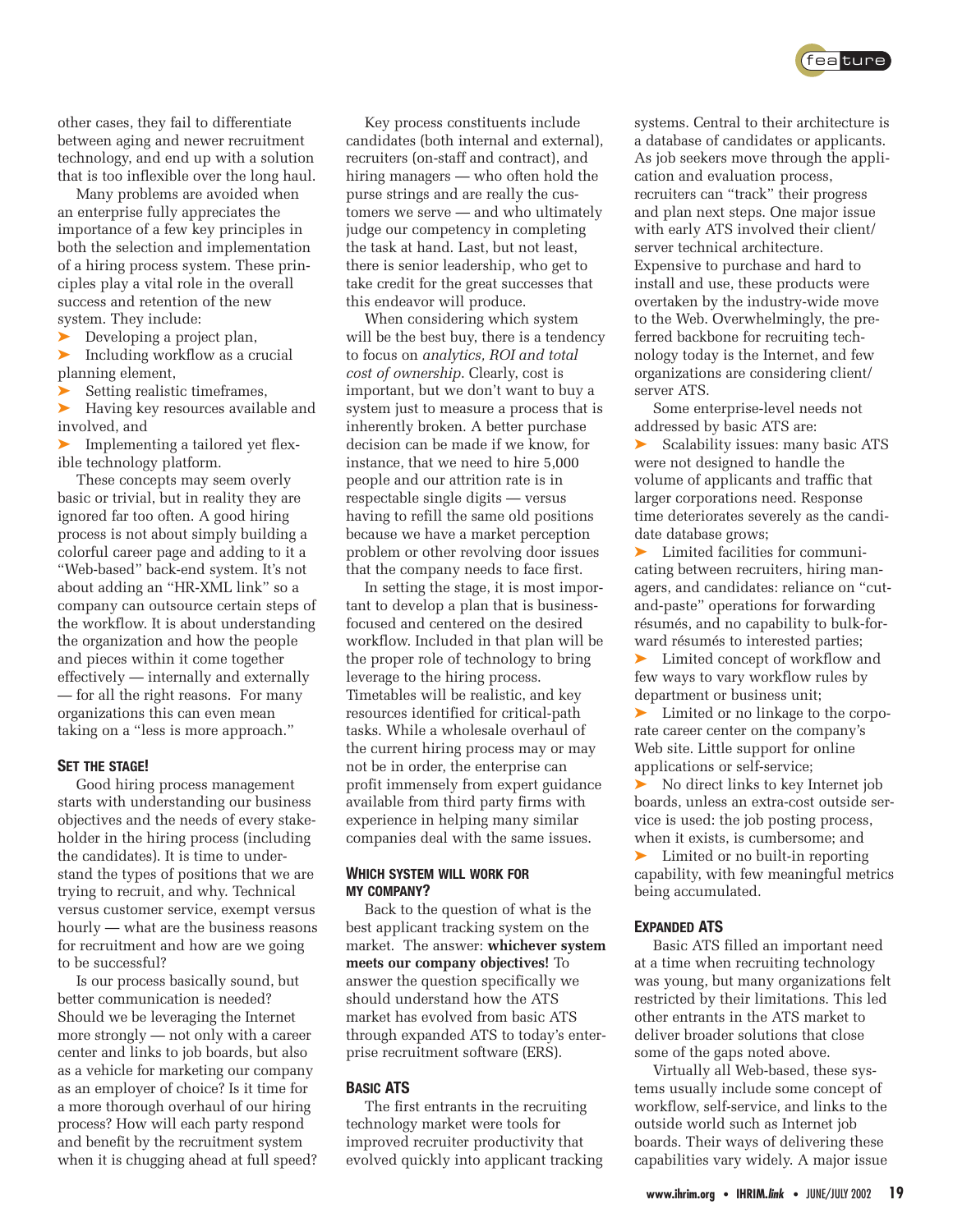

with expanded ATS involves the business model used by their vendors. Most of these systems were developed and delivered during the "dot-com" funding mania of the late 1990s, when revenues and market share were king and few vendors worried too much about profits. Using an application service provider (ASP) business model, the vendors host the system and "rent" it month-by-month to customers.

While this model was popular in the "dot-com" days, one consequence for the vendor is that revenue must be deferred over months of the customer's contract. This created a major problem for these vendors: as their businesses grew and more customers had to be supported, expenses outstripped income. Most of these vendors responded by "taking over" the implementation process from the customer, and pushing additional fee-based customization services.

However, from the customers' point of view, this causes the implementation project to mushroom and often forces them to purchase services that they may not actually need. When confronted by a proposal with a large consulting component, customers need to ask, "Do we really need this much consulting just to realize benefits from our new software? Why? Do we need to use the vendor's consultants or can we use a third party? How much does this vendor's business depend upon professional services?"

Another issue with expanded ATS is limited adaptability. Most large enterprises need software with two kinds of adaptability. The first is the ability to change the way the system works without having to do any custom programming. The second is the ability to vary the way the system works by user, department, business unit or country. Because most expanded ATS offerings are linked to a vendor-specific methodology, they are resistant to this kind of change, which often makes them too inflexible for a company's specific needs. The unfortunate result is that recruiting can get out of step as the business grows because of limitations in the software they use.

While expanded ATS is an improvement over basic ATS, the high services cost and inflexible architecture

common to these systems make them more expensive and less useful over time, particularly in a dynamic business environment where hiring processes need to change along with changing business priorities.

#### **ENTERPRISE RECRUITING SOFTWARE (ERS)**

Enter a new category that solves the problems of basic and extended ATS. Flexible enough to be personalized at the individual recruiter level, it can also enforce a company's hiring workflow processes while allowing variations for individual business units and multinational operations.

ERS is a major advance because it: ➤ **Is Future-Proof:** Changes to workflow, processes and functional options can be made overnight, without any programming — just by changing configuration options. As business needs evolve, the system keeps in step.

This kind of adaptability is a huge element that applicant tracking systems miss, and it is exactly what the nimble modern enterprise needs to have. Without a future-proof technology like ERS, companies will struggle with recruiting software that limits their options, and remain on the treadmill of having to bring in new ATS technology every few years.

➤ **Delivers a Fast-Path to ROI:** Implementation consists largely of tailoring the system's options to the way the company wants to conduct its hiring process. There is no need for custom programming projects. One possible benchmark for implementation is 30 days: if it takes longer than that to get up and running then you may not have an ERS. With ERS, corporations save money over the services-heavy extended ATS business model, and begin to realize ROI much faster.

➤ **Is Feature-Rich:** ERS is based upon the notion that the hiring process is a continuum that begins long before a candidate applies for a position and extends though the on-boarding process. During that time, a company's internal resources need to be coordinated with outside vendors, agencies, and entities such as Internet job boards.

What gives ERS the ability to deliver these benefits? In a word, architecture. ATS and ERS are, at their core, software products. While outward features may

sometimes look alike, their respective technical architectures either deliver flexibility and high performance, or set rigid boundaries that restrict customers. Unfortunately, a system's user interface is easy to see, but its architecture is not. Yet it is architecture that endures the longest and limits how far a product can really evolve.

The architecture of an ERS will often include these five technology enablers:

➤ **Runtime Fusion:** ERS separates the company's business rules from the application, and brings them together only when business is being done. This is in contrast to ATS that "hard code" rules into the product. Because all ERS options can be configured without any programming, the recruiting system can adapt quickly to changes and evolve as the business evolves.

➤ **Intuitive Processing Architecture:** 

ERS works the way recruiters do. It automates administrative chores while helping recruiters to work at a higher, more business-focused level.

➤ **Collaborative Workflow Engine:** Recruiters, sourcers, hiring managers, and HR professionals all have a role within the hiring process. ERS is configured to reflect their roles and the specific process in place at a given business.

➤ **Event-Based Action Triggers:** ERS automates many functions that must be done manually with competitive systems. Virtually any hiring cycle event can "trigger" a variety of actions.

➤ **Enterprise System Adapters:** Hiring doesn't happen in a vacuum. Hiring software must interact with other key applications, such as ERP and HRIS systems, job boards, agencies and other third-party systems.

ERS is a true breakthrough in recruiting software technology. It frees recruiters from low value taskwork and enables them to make a highly leveraged contribution to the business. It is future-proofed and can accommodate changes to the business as well as technology. It gives HR executives a strong set of metrics whereby recruiting programs can be assessed and refined.

#### **THE SOLUTION**

The level of recruitment system will be dictated by the company's size, business objectives, and plans for technology leverage in the hiring process.